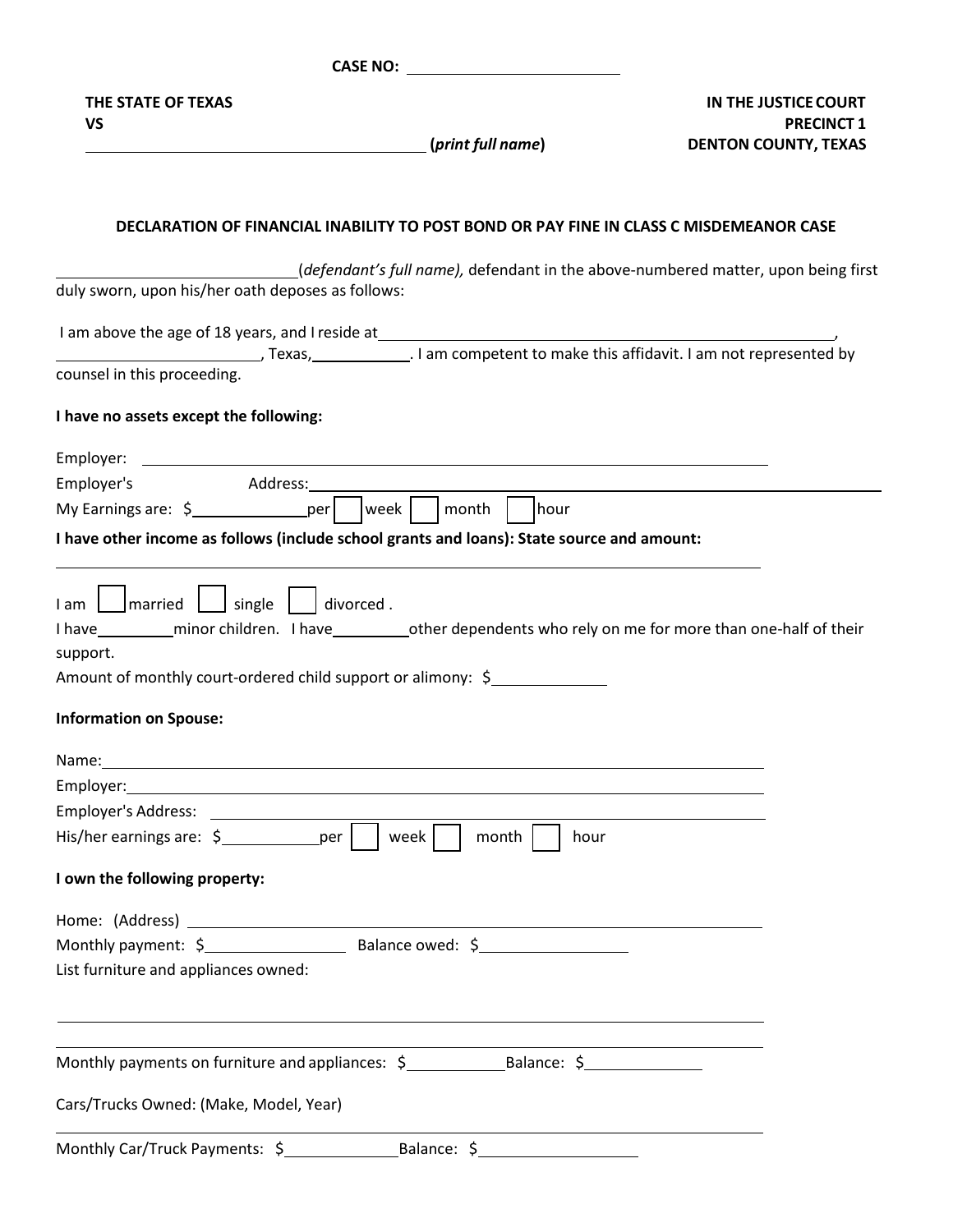| Livestock, Pets or other Animals: (Value) \$                                                                        |  |
|---------------------------------------------------------------------------------------------------------------------|--|
|                                                                                                                     |  |
| Other Personal Property (description, Value - includes TV's, Stereos, Tools, Bicycles, Recreational Vehicles, etc.) |  |

,我们也不会有一个人的人,我们也不会有一个人的人,我们也不会有一个人的人。""我们,我们也不会有一个人的人,我们也不会有一个人的人,我们也不会有一个人的人。""我

| I have the following money:       |         |                |
|-----------------------------------|---------|----------------|
| In Jail                           | \$      |                |
| At Home                           |         |                |
| In Checking Account               |         |                |
| In Savings Account                |         |                |
| In Safe Deposit Box               |         |                |
| Being Held for me or Owed to me   |         |                |
| <b>Income/Expenses Recap:</b>     |         |                |
| <b>Total Monthly Income</b>       |         |                |
| (As shown above)                  | $\zeta$ | Mortgage/Rent: |
|                                   | \$      |                |
| Electricity/Water/Gas             |         |                |
| Telephone                         |         |                |
| Car Payment                       |         |                |
| Gasoline                          |         |                |
| Insurance                         |         |                |
| Food                              |         |                |
| Clothing                          |         |                |
| Child Care for work               |         |                |
| <b>Medical Care/Prescriptions</b> |         |                |
| <b>Credit Card Payments</b>       |         |                |
| Other (Be specific):              |         |                |
|                                   |         |                |

**Totally Monthly Expenses \$**